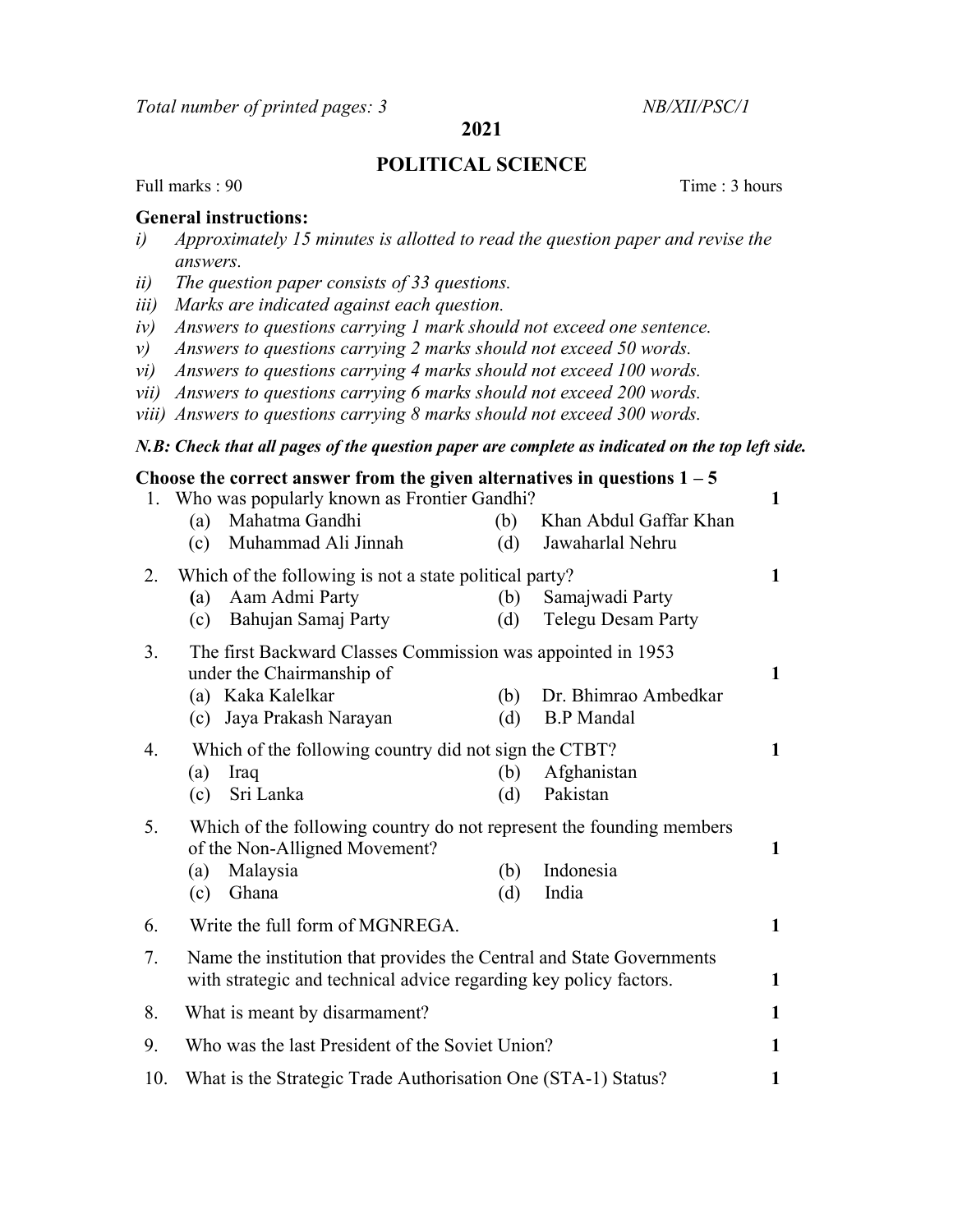| 11.        | What was the method of voting adopted in the first two General Elections<br>in India? Mention one defect of the system.                                                                                 | $1+1=2$          |
|------------|---------------------------------------------------------------------------------------------------------------------------------------------------------------------------------------------------------|------------------|
| 12.        | What is meant by a coalition government?                                                                                                                                                                | 2                |
| 13.        | What was the shock therapy that happened after the end of the communist<br>rule in Russia?                                                                                                              | 2                |
| 14.        | Give any two evidences in support of US dominance as structural power.                                                                                                                                  | $\overline{2}$   |
| 15.        | Differentiate between 'displaced persons' and 'refugees'.                                                                                                                                               | $\boldsymbol{2}$ |
| 16.        | What is Neo-Colonialism?                                                                                                                                                                                | $\overline{2}$   |
| 17.        | Explain how the mid-term election in 1980 restored the Congress party to<br>power once again.                                                                                                           | 4                |
| 18.        | Mention any two reasons each as to why India refused to sign the<br>Non-Proliferation Treaty and Comprehensive Test Ban Treaty.                                                                         | $(2+2=4)$        |
| 19.        | When did the First Gulf War come to an end? Write any three consequences<br>of the Gulf War.                                                                                                            | $(1+3=4)$        |
| 20.        | State the objectives of the European Union.                                                                                                                                                             | 4                |
| 21.        | Explain any two causes that led to globalisation.                                                                                                                                                       | 4                |
|            | Answer <i>any four</i> from questions 22 - 28                                                                                                                                                           | $4x6=24$         |
|            |                                                                                                                                                                                                         |                  |
| 22.        | Describe how the state of Hyderabad became a part of the Indian Union<br>after the partition of India.                                                                                                  | (6)              |
| 23.        | Explain any six roles and functions of the NITI Aayog.                                                                                                                                                  | (6)              |
| 24.        | What are Pressure Groups? Discuss in brief the nature and characteristics<br>of the Pressure Groups.                                                                                                    | $(1+5=6)$        |
| 25.        | Describe any six roles of SAARC in bringing about cooperation among<br>member nations.                                                                                                                  | (6)              |
| 26.        | Examine the role of opposition party in a democracy.                                                                                                                                                    | (6)              |
| 27.        | Examine six main causes responsible for the disintegration of Soviet Union.                                                                                                                             |                  |
| 28.        | Describe the structure of the United Nations in reference to:<br>the General Assembly and<br>a)                                                                                                         | (6)              |
|            | the Security Council<br>b)                                                                                                                                                                              | $(3+3=6)$        |
|            | Answer <i>any three</i> from questions $29 - 33$                                                                                                                                                        | $3x8=24$         |
| 29.<br>30. | Discuss the main features of the party system in India.<br>What led to the emergence of the New International Economic Order (NIEO)?<br>Explain how the Non-Alligned nations' stress on NIEO acted as a | (8)              |